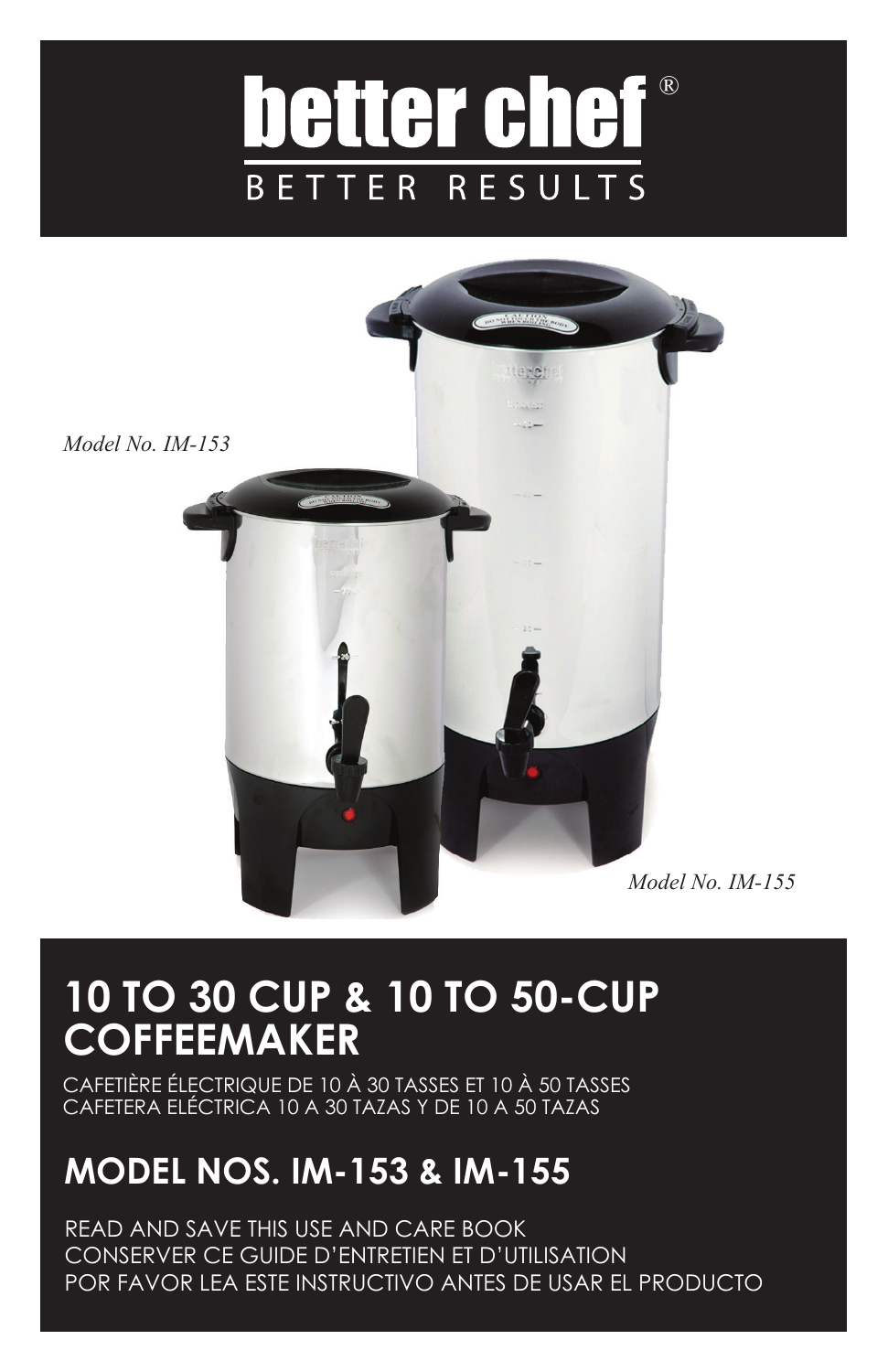# IMPORTANT SAFEGUARDS

When using your coffeemaker, basic safety precautions should always be followed, including the following:

- 1. Read all instructions.
- 2. Do not touch hot surfaces. Use handles or knobs.
- 3. To protect against electrical hazards, do not immerse cord, plugs or coffeemaker in water or other liquid.
- 4. Close supervision is necessary when any appliance is used by or near children.
- 5. Unplug from outlet when not in use and before cleaning. Allow to cool before putting on or taking off parts.
- 6. Do not operate any appliance with a damaged cord or plug, or after the appliance malfunctions, or has been damaged in any manner. REturn appliance to manufacturer for examination, repair or adjustment.
- 7. Use your coffeemaker only for uses described in this booklet. The use of accessory attachments not recommended by the appliance manufacturer may cause hazards.
- 8. Do not use outdoors.
- 9. Do not let cord hang over edge of table or counter, or touch hot surfaces.
- 10. Do not place on or near a hot burner, or in a heated oven.
- 11. Caution must be used when moving an appliance containing any hot liquid.
- 12. Always attach plug to the appliance first, then plug cord into wall outlet. To disconnect, remove plug from outlet first.
- 13. Make sure cover, coffee basket, percolating tube and cord are properly attached. Scalding may occur if lid is removed during brewing.
- 14. Remove and replace cover carefully.

### **CAUTION!**

- **USE ONLY ON 110-120 VOLT AC CUR-RENT.** Never use on 220 volt line or DC.
- **NEVER RUN UNIT DRY.** Liquid must always cover inside bottom of unit to avoid damage.
- **NEVER IMMERSE BASE IN WATER.**
- **CLEAN COFFEEMAKER REGULARLY.**

# **SAVE THESE INSTRUCTIONS** HOUSEHOLD USE ONLY

# WARNING

#### **polarized plug**

This appliance has a polarized plug (one blade is wider than the other.) As a safety feature, this plug fits in a polarized outlet only one way. If the plug does not fit into the outlet, reverse the plug and try again. If it still does not fit, contact a qualified electrician. Do not attempt to defeat this safety feature.

#### **SHORT CORD**

A short power supply cord is provided to reduce the risk of becoming entangled or snagged. Extension cords may be used if care is exercised in their use. If an extension cord is used, the marked electrical rating of the extension cord should be at least as great as the electrical rating of the appliance. The extension cord should be arranged so that it will not hang over the countertop or tabletop where it can be pulled on by children or pets, or tripped over.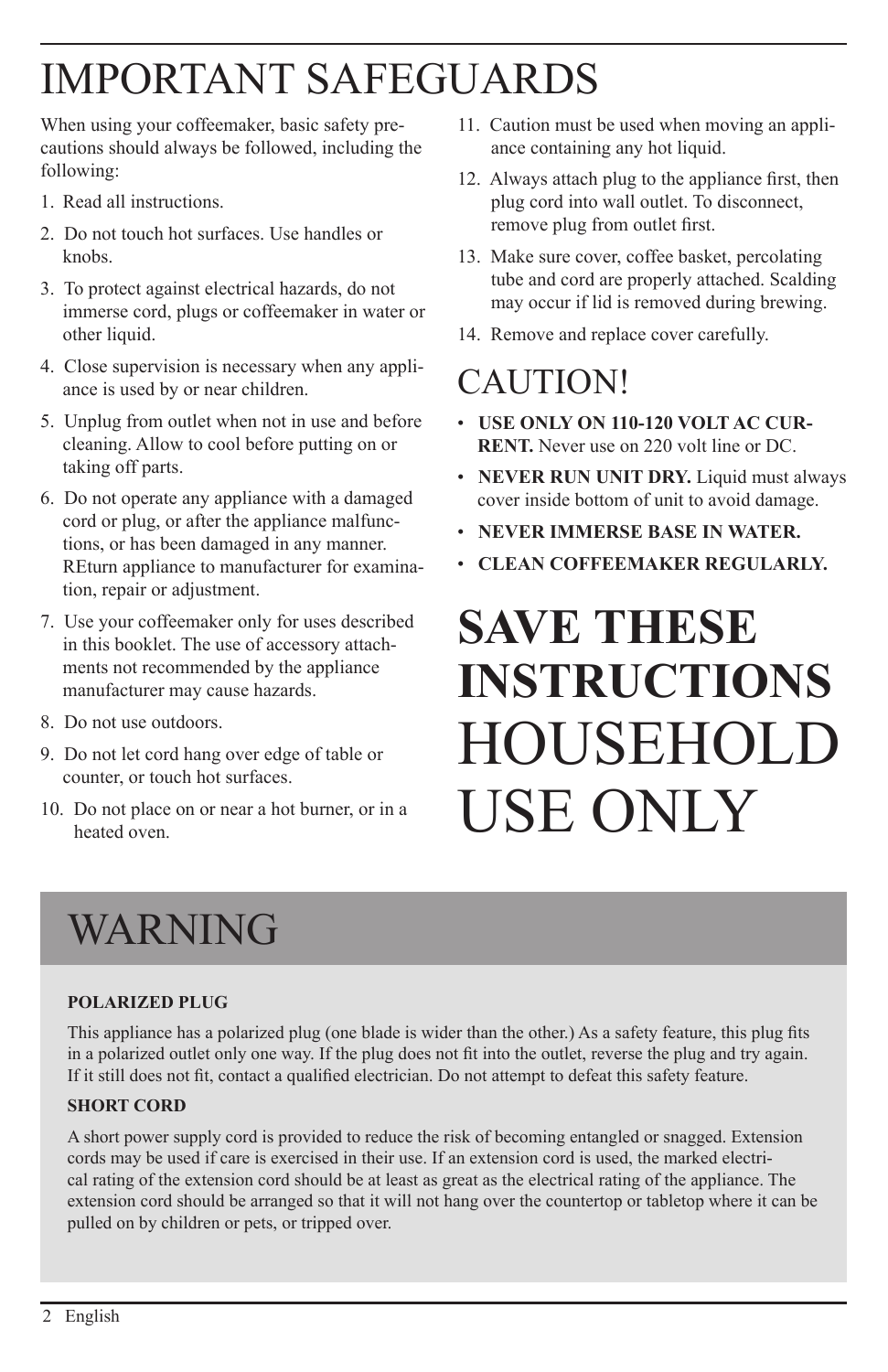### parts description

- 1 Lid
- 2 Coffee basket
- 3 Percolating tube<br>4 Handle
- **Handle**
- 5 Pot
- 6 Faucet
- 7 Power cord



### **GENERAL INSTRUCTIONS**

- **WASH BEFORE USING.** Before using unit for the first time and after each use, wash coffee basket, percolating tube and interior of the coffeemaker with warm, soapy water. Rinse thoroughly and dry. Wipe exterior with a damp cloth. **NEVER IMMERSE BASE IN WATER.**
- **MEASURE WATER.** Remove cover, coffee basket and percolating tube and fill coffeemaker with fresh, cold water to desired fill line. Do not fill coffeemaker past top fill line. Never use hot water to make coffee.
- **MEASURE COFFEE.** Wet bottom coffee basket to prevent grounds from filtering into brewed coffee. Measure appropriate amount of

 coffee *(See chart)* into coffee basket and set coffee basket on percolating tube. Position bottom of percolating tube into heating well, but **DO NOT FORCE IT.** Place cover on coffeemaker (no separate plate is necessary since cover operates as water spreader).

#### **COFFEE MEASURING GUIDE**

These are recommended amounts only - coffee strength can be adjusted to personal taste by adding or subtracting from these quantities.

| <b>CUPS</b>               | <b>GROUND COFFEE</b>          |
|---------------------------|-------------------------------|
| $(5 \text{ oz.}$ serving) | $(8 \text{ oz.}$ dry measure) |
| $10 - 12$                 | $1\frac{1}{4}$ cups           |
| 18-24                     | $1\frac{1}{2}$ cups           |
| 28-30                     | 2 cups                        |
| 36                        | $1\frac{1}{4}$ cups           |
| 42-50                     | $2\frac{1}{2}$ cups           |

Allow approximately 1½ minutes per cup brewing time. Voltage changes or variations in water temperature will affect brewing time. **NEVER MAKE LESS THAN THE MINIMUM CAPACITY OR MORE THAN THE MAXIMUM CAPACITY OF YOUR COFFEEMAKER.**

- **TWIST TO SECURE COVER.** Before brewing, place cover on coffeemaker and turn to secure in handle slots. Note arrows on cover for correct turning. To remove cover, reverse procedure and lift.
- **BEGIN BREWING.** Plug cord into any AC outlet. Use 110-120 volt only. Signal light glows when coffee is ready to serve. After bewing, coffeemaker automatically switches to low heat and will keep coffee at proper serving temperature until unit is unplugged. Coffeemaker stops brewing automatically but will remain at serving temperature as long as coffeemaker is connected to outlet.
- **SERVE.** Push lever down on the faucet and hold until cup is filled; release and it shuts off automatically. For continuous pouring (to fill large carafe or server), pull forward to "lock" into place. to stop, push back and return lever to regular serving position.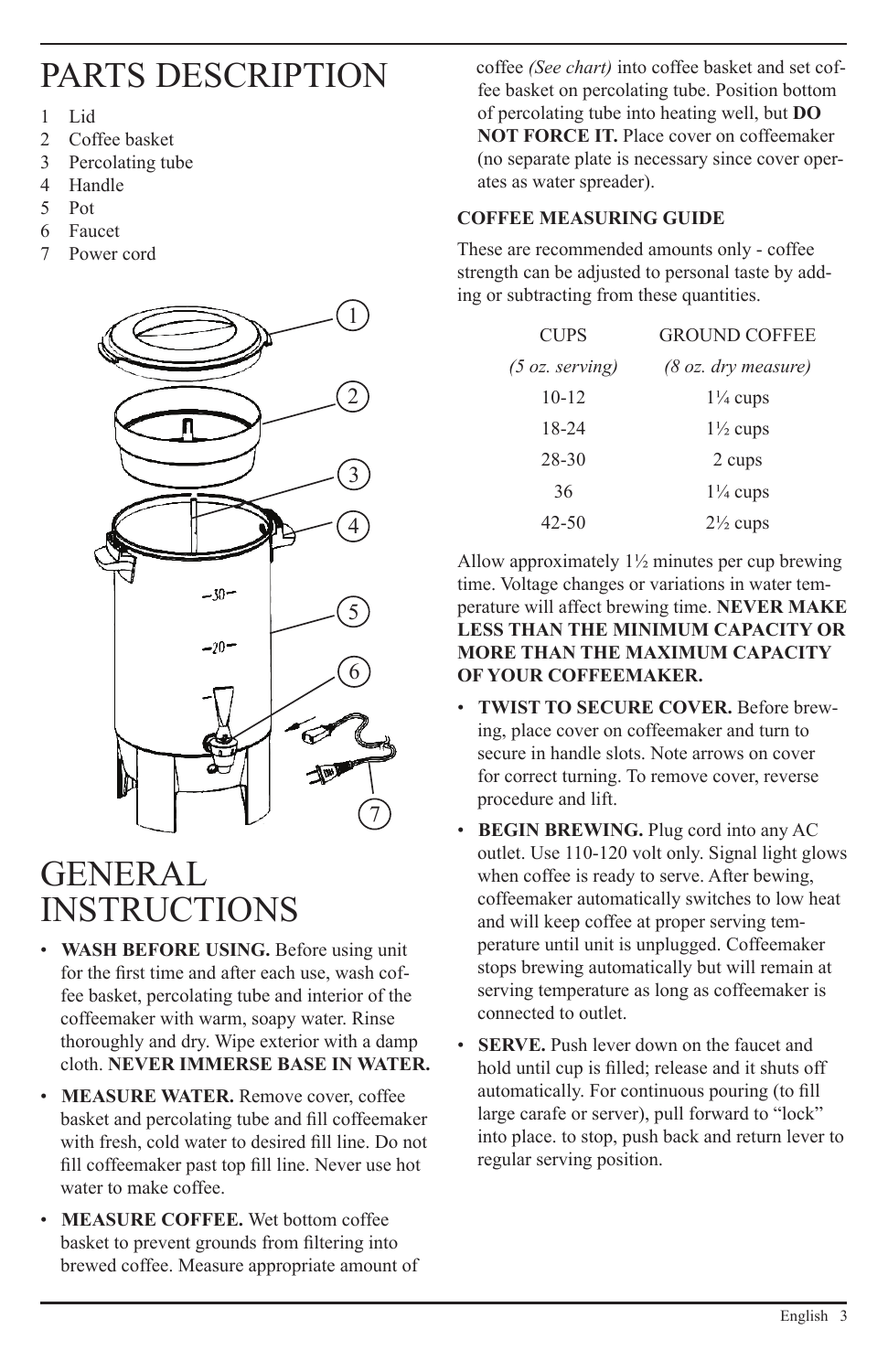## HELPFUL HINTS

- Make at least 12 cups at one time to insure best coffee flavor. Never make less than the minimum capcaity or more than the maximum capcaity of your coffeemaker.
- Use regular coffee grounds for all coffeemakers for best results. Do not use drip or finely ground coffee as flooding of the coffee basket can occur. If grinding your own coffee beans, grind to medium coarseness for best results. Do not grind too fine (powder-like) as this can cause coffee basket to flood.
- Remove coffee basket and grounds as soon as the brewing cycle is completed. This also helps maintain coffee flavor. Use coffeemaker cover as a carrying tray when disposing of wet basket and coffee grounds.
- Before brewing a second pot, cool coffeemaker by rinsing it thoroughly with cold water.
- If dripping occurs between the faucet and teh coffeemaker body, tighten the nut inside the coffeemaker. If the dripping occurs from the faucet spout, tighten the faucet bonnet.

### care & cleaning **INSTRUCTIONS**

- Before using for the first time and after each use, wash coffee basket, percolating tube and interior of the coffeemake with warm, soapy water. Do not immerse base in water. Rinse thoroughly with warm water and dry. Wipe exterior with a damp cloth and dry. Before cleaning, unplug unit and pour out any remaining coffee.
- To clean cover, coffee stains on the underside may be be removed by scouring with a damp cloth and a non-abrasive cleanser.
- Clean faucet after each use by pouring hot water into coffeemaker and running through faucet.
- Percolating tube should be frequently cleaned with a long, narrow brush to remove mineral deposits which may impair the unit's operation. The oily coffee residue will also affect the flavor of the next pot of coffee.
- Heating well of coffeemaker should be cleaned thoroughly with an abrasive pad. Rinse thouroughly and dry. This will remove mineral deposits which may affect the coffeemaker's

 operation and eventually cause the percolating tube to stick in the heating well and break.

- To remove discolorations caused by coffee stains, oils and mineral deposits, clean inside of coffeemaker frequently by filling unit to top fill line with cold water. Add  $\frac{1}{4}$  cup cream of tartar, insert percolating tube and the empty coffee basket. Cover unit and plug into wall outlet. When brewing cycle is completed, unplug unit, allow it to cool and discard contents. Wash and rinse coffee basket, percolating tube and inside of coffeemaker thoroughly. If coffeemaker is used daily, this procedure should be followed every two weeks.
- If the coffeemaker is used daily, a special cleaning every 2 weeks is necessary to remove mineral deposits. Fill coffeemaker with 1 quart each of water and distilled vinegar. *(If a white mineral buildup has formed inside the unit, use an additional 2 cups of vinegar.)* Place stem and empty coffee basket in place, secure cover and plug in. Allow coffeemaker to complete brewing cycle, then let stand 10-15 minutes. Unplug and drain coffeemaker. Allow to cool and follow general cleaning instructions.

 **WARNING! If cleaning instructions are not followed, operation of this unit may be seriously impaired.**

 **Do not wash coffeemaker parts in an automatic dishwasher.**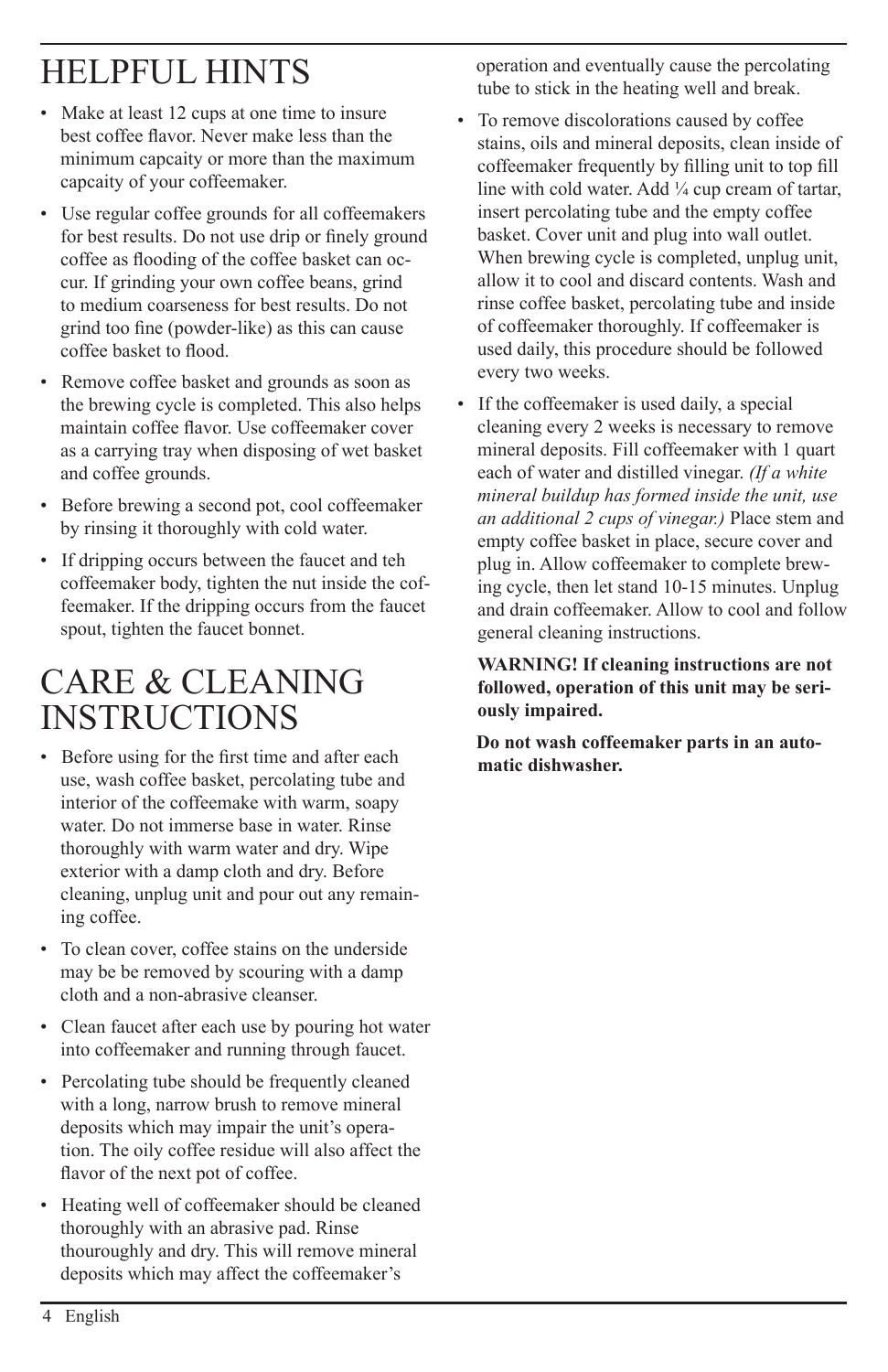## **WARRANTY**

#### **Length of Warranty**

1 year from date of purchase

Within 1 year from date of purchase,

- 1) Return product to place of purchase (if your dealer allows) OR
- 2) Send product postage pre-paid to:

 I.E.A.C. 3030 East Vernon Avenue Vernon, California, USA 90058

Please include original dated receipt, explanation of defect and return name and address as well as a contact phone number.

We will, within 10 days of receiving your product, return a new or refurbished (at our discretion) product at NO ADDITIONAL CHARGE.

We will also return your receipt. If product is found to be in working condition, we will return product postage collect.

PACK YOUR PRODUCT WELL!

We will not be responsible for damages incurred as a result of improper packing.

**Or contact us via e-mail at** 

**customerservice@betterchefimpress.com**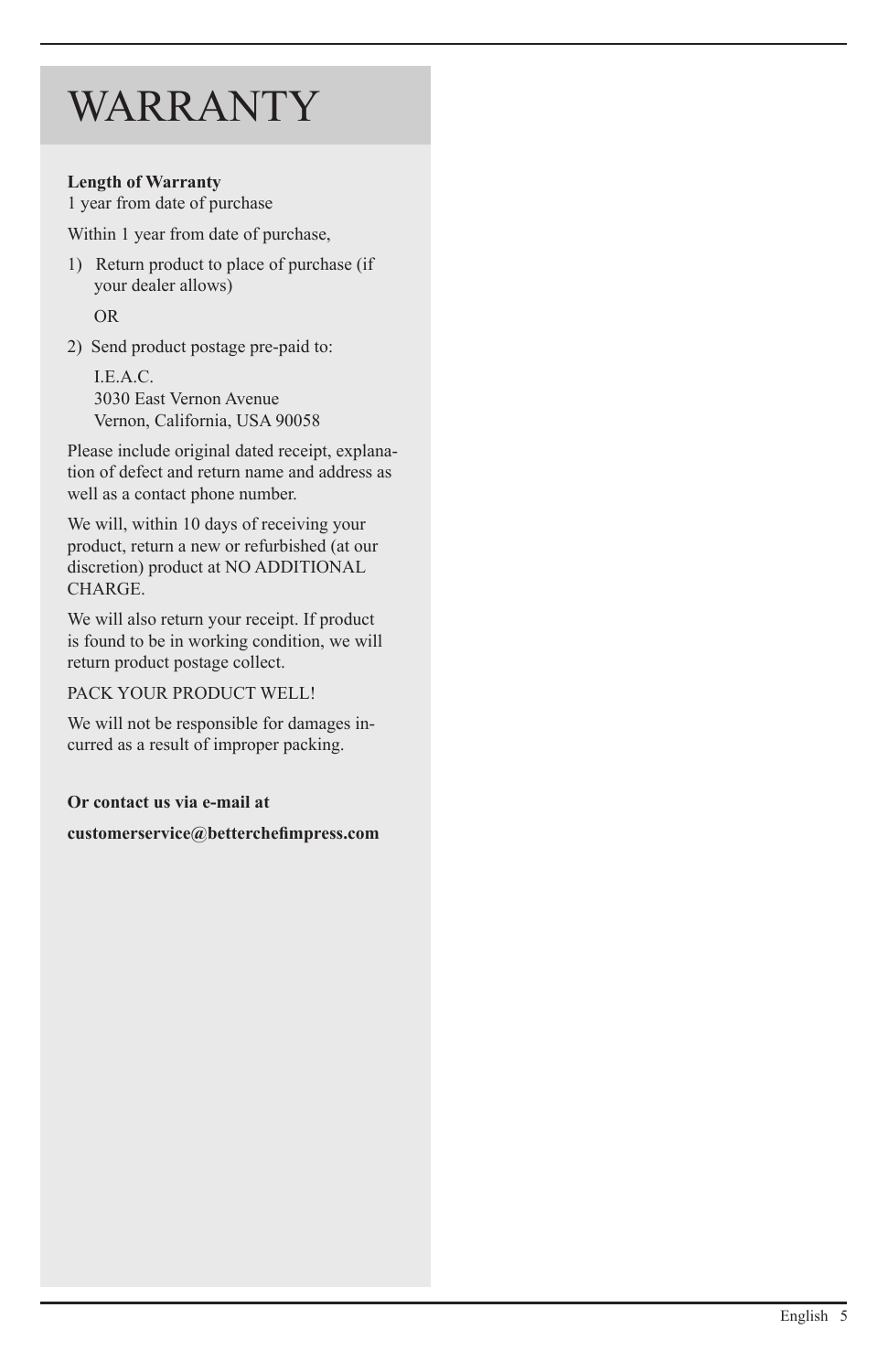## CONSIGNES D'UTILISATION ET D'ENTRETIEN

Lorsque vous utilisez des appareils électroménagers, vous devez toujours respecter certaines règles de sécurité élémentaires, y compris les suivantes:

- 1. Lisez toutes les instructions.
- 2. Ne touchez pas les surfaces chaudes. Utilisez les poignées ou les boutons.
- 3. Pour éviter les risques de choc électrique, ne placez pas le cordon, la fiche ou l'appareil dans de l'eau ou dans tout autre liquide.
- 4. Une surveillance étroite s'impose lorsque tout appareil électrique est utilisé par des enfants ou à leur proximité.
- 5. Débranchez l'appareil de la prise quand vous ne vous en servez pas et avant de la nettoyer. Laissez-le refroidir avant de le nettoyer et avant d'ajouter ou de retirer des pièces.
- 6. Ne faites pas fonctionner un appareil dont le cordon ou la fiche a été endomnagé, si l'appareil ne fonctionne pas correctement ou s'il a été endommagé d'une manière quelconque. Veuillez retourner l'appareil au fabricant pour le faire examiner, réparer ou régler.
- 7. Utilisez uniquement votre cafetière aux fins décrites dans ce manuel. L'utilisation d'un accessoire non conseillé pour cet appareil risque de causer des blessures.
- 8. N'utilisez pas l'appareil à l'extérieur.
- 9. Ne laissez pas le cordon pendre du bord de la

 table ou du comptoir, ni entrer en contact avex des surfaces chaudes.

- 10. Ne placez pas cet appareil sur un brûleur à gaz ou un élément électrique chaud ni à leur proximité, ni dans un four chaud.
- 11. Il faut redoubler de prudence quand on déplace un appareil ménager qui contient un liquide chaud.
- 12. Branchez toujours le cordon sur la prise murale avant d'actionner une commande. Pour le déconnecter, débranchez d'abord la fiche de la prise murale.
- 13. Vérifiez qu le couvercle, le panier-filtre, la tige de percolation et le cordon sont bien en place avant de brancher la cafetière. Ne retirez pas le couvercle de la verseuse pendant le fonctionnement, sinon il y a risque de brûlures.
- 14. Retirez et replacez le couvercle avec prudence.

## **CONSERVER CES instrucciones** POUR UNE UTILISATION DOMESTIQUE

# AVERTISSEMENT

#### **FICHE POLARISEÉ**

L'appareil est muni d'une fiche polarisée (une lame plus large que l'autre). Afin de réduire les risquesa de secousses électriques, ce genre de fiche n'entre que d'une façon dans une prise polarisée, par mesure de sécurité. Lorsqu'on ne peut insérer la fiche à fond dans la prise, il faut tenter de la faire aprés avoir inversé les lames de côté. Si la fiche n'entre toujours pas dans la prise, il faut communiquer avec un électricien certifié. Il ne faut pas neutraliser ce dispositif de sécurité.

#### **CORDON**

La longuer du cordon de l'appareil a été choisie afin d'eviter les risques d'enchevêtrement et de trébuchement que présente un long cordon. Tout cordon de rallonge d'au moins 15 ampères peut servir au besoin. Lorsqu'on utilise un cordon de rallonge, s'assurer qu'il ne traverse pas la surface de travail ni qu'il pend de façon qu'on puisse trébucher dessus par inadvertance. Manipuler le cordon avec soin afin d'en prolonger la durée; éviter de tirer dessus et de le soumettre à des contraintes près des prises ou des connexions de l'appareil.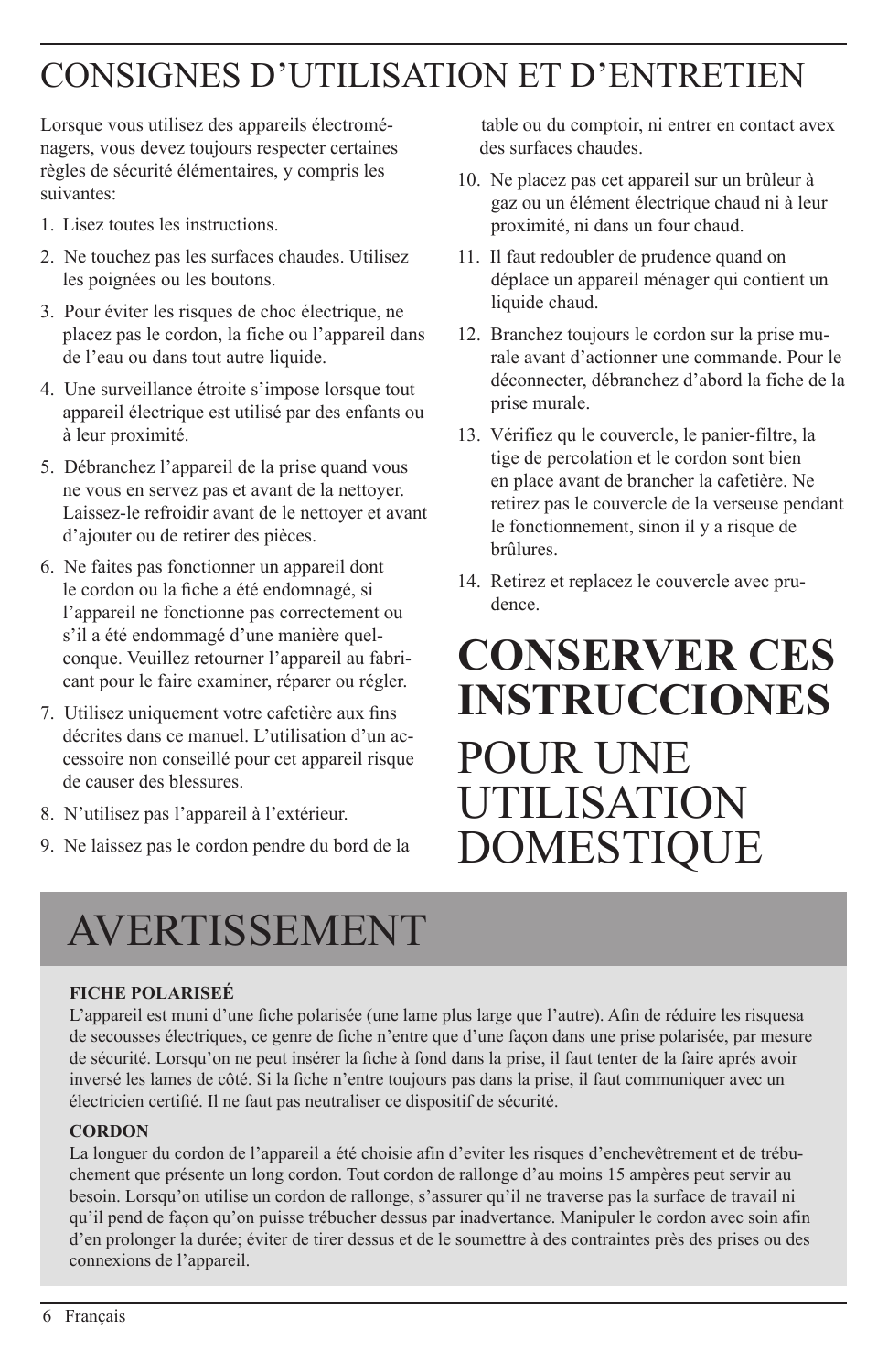### MISE EN GARDE!

- **UTILISEZ SEULEMENT LE CA DE 110- 120 VOLTS.** Ne branchez jamais l'appareil sur le CC ni sur une ligne à 220 volts.
- **NE LAISSEZ JAMAIS L'APPAREIL FONCTIONNER À SEC.** À l'intrieur, le fond de l'unité doit toujours être recouvert d'eau pour éviter les dégâts
- **NE PLONGEZ JAMAIS LA BASE DANS DE L'EAU.**
- **NETTOYEZ RÉGULIÈREMENT LA CAFETIÈRE.**

### Description des **PIÈCES**

- 1 Couvercle
- 2 Panier coffee
- 3 Tubes percolation
- 4 Poignée
- 5 Pot
- 6 Robinet
- 7 Cordon d'alimentation

### **INSTRUCTIONS** générales

- **LAVER AVANT L'UTILISATION.** Avant d'utiliser l'unité pour la première fois et après chaque utilisation, lavez votre café, percolation tube et l'intérieur de la cafetière avec l'eau chaude savonneuse. Rincer abondamment et sécher. Essuyer l'extérieur avec un chiffon humide. **Ne pas plonger BASE DANS L'EAU.**
- **Mesurer l'eau.** Retirer le couvercle, le panier de café et percolation tube et remplir une cafetière avec frais, l'eau froide pour remplissage souhaité ligne. Ne pas remplir une cafetière dernières ligne de remplissage supérieur. N'utilisez jamais d'eau chaude pour faire du café.
- **MESURE DU CAFÉ.** Wet panier café fond pour éviter que des motifs de la filtration dans le café infusé. Montant mesure appropriée de café (voir tableau) dans le panier de café et panier de café situé sur percolation tube. La dernière position de percolation tube dans le chauffage bien, mais **NE PAS forcer.** Placez le couvercle



 sur une machine à café (pas de plaque séparée est nécessaire, car la couverture fonctionne comme épandeur de l'eau).

#### **GUIDE DE QUANTITÉ DE CAFÉ À UTILISER**

Ces montants sont recommandés uniquement - la force du café peuvent être adaptées aux goûts personnels en ajoutant ou en soustrayant de ces quantités.

| <b>TASSES</b>           | CAFÉ MOULU            |
|-------------------------|-----------------------|
| $(5 \text{ oz. }char.)$ | (mesure de 8 oz.)     |
| $10 - 12$               | $1\frac{1}{4}$ tasse  |
| 18-24                   | $1\frac{1}{2}$ tasse  |
| 28-30                   | 2 tasses              |
| 36                      | $1\frac{1}{4}$ tasses |
| 42-50                   | $2\frac{1}{2}$ tasses |

Prévoir environ 1 ½ minute par tasse temps d'infusion. Changements de tension ou aux variations de température de l'eau aura une incidence sur le temps de brassage. **NE JAMAIS FAIRE DE MOINS DE LA ou de capacité minimale plus que la capacité maxi-**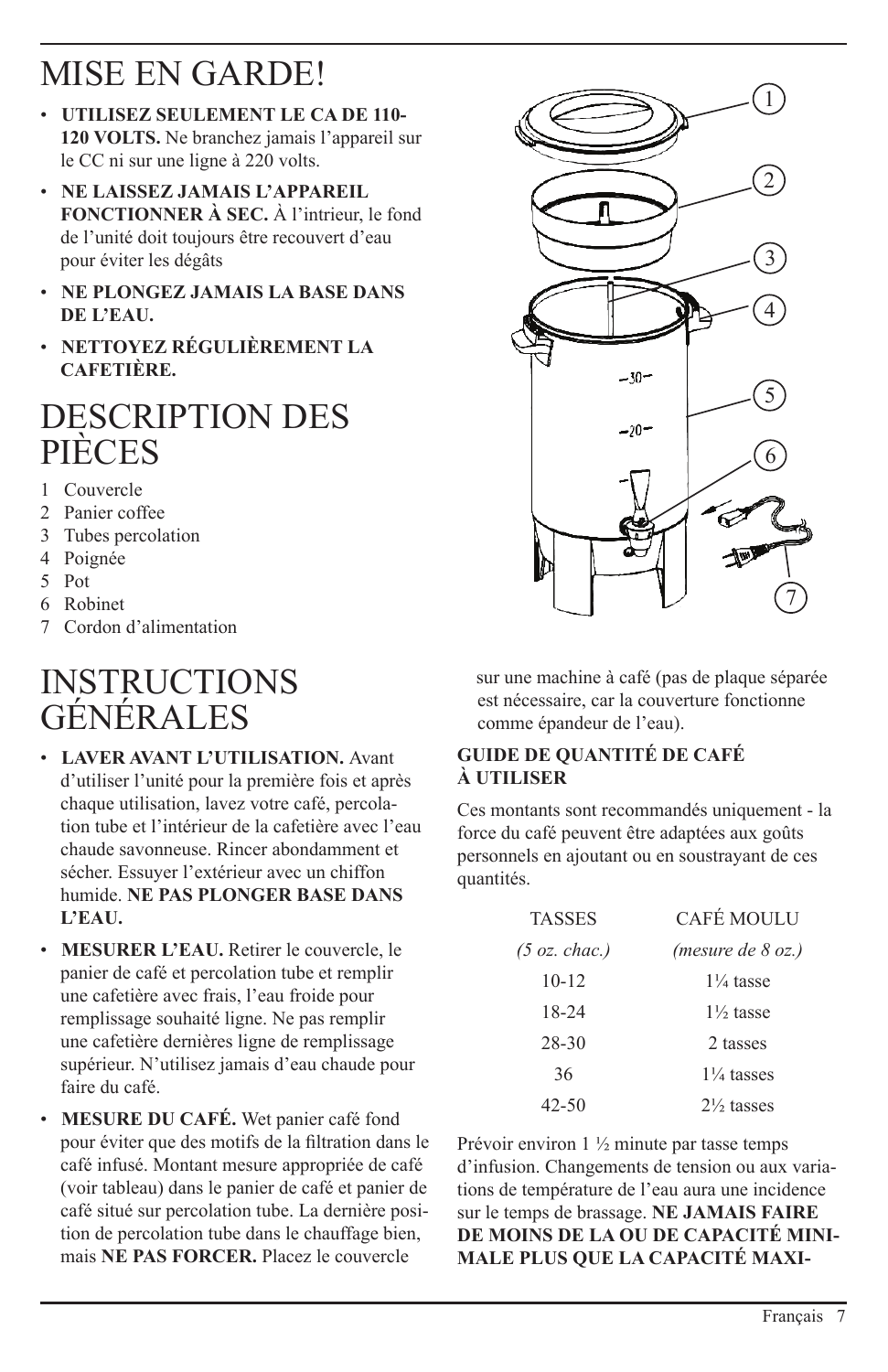#### **male de votre cafetière.**

- **TWIST pour fixer le couvercle.** Avant l'infusion, la couverture lieu sur une machine à café et tourner dans la poignée pour obtenir les créneaux horaires. Note sur les flèches pour tourner la couverture correcte. Pour enlever le couvercle, inverser la procédure et un ascenseur.
- **COMMENCEZ L'INFUSION.** Branchez le cordon dans une prise secteur. Utilisez 110-120 volts uniquement. Signal lumineux s'allume quand le café est prêt à servir. Après bewing, cafetière passe automatiquement à feu doux et garder le café à la température adéquate et était jusqu'à tout appareil est débranché. Cafetière s'arrête automatiquement de brassage mais restera à la température de service tant que machine à café est connecté à la sortie.
- **SERVIR.** Pousser le levier vers le bas sur le robinet et maintenez jusqu'à tasse est remplie. la libération et il s'éteint automatiquement. Pour la coulée continue (pour remplir grande carafe ou serveur), tirez vers l'avant de "verrouiller" en place. d'arrêter, repousser et retourner à la position du levier ordinaire de servir.

## CONSEILS UTILES

- Faites au moins 12 tasses en une seule fois pour assurer une meilleure saveur du café. Ne jamais faire de moins que le capcaity minimum ou plus que le capcaity maximale de votre cafetière.
- Utilisez le café motifs réguliers pour tous les cafetières pour de meilleurs résultats. Ne pas utiliser au goutte à goutte ou finement moulu que les inondations du panier de café peuvent se produire. Si le grincement des grains de café propre, moudre la grossièreté moyen pour de meilleurs résultats. Ne pas broyer trop fines (poudre-like) car cela peut causer votre café à des inondations.
- Retirer le panier à café et des terrains dès que le cycle d'infusion est terminé. Cela permet aussi de conserver la saveur du café. Utilisez cafetière couvrir comme un comptable bac lors de l'élimination du panier humide et marc de café.
- Avant de brasser un deuxième pot, cafetière au frais en les rinçant à fond avec de l'eau froide.
- Si ruisselant se produit entre le robinet et le corps cafetière, serrer l'écrou au coeur de la

 cafetière. Si les gouttes se produit dès le bec du robinet, serrer le capot robinet.

### ENTRETIEN ET **NETTOYAGE**

- Avant d'utiliser pour la première fois et après chaque utilisation, lavez votre café, percolation tube et l'intérieur du coffeemake à l'eau tiède savonneuse. Ne fondent pas plonger dans l'eau. Rincer abondamment à l'eau chaude et sèche. Essuyer l'extérieur avec un chiffon humide et sec. Avant le nettoyage, débranchez l'unité et pour toute café qui reste.
- Pour nettoyer les couvrir, les taches de café sur la face inférieure mai être être enlevée par lavage avec un chiffon humide et un nettoyant non abrasif.
- Propreté robinet après chaque utilisation en versant de l'eau chaude dans la cafetière et qui traverse robinet.
- Percolation tube doit être fréquemment nettoyé avec un long pinceau étroit pour enlever les dépôts de minéraux qui mai nuire au fonctionnement de l'unité. Le résidu huileux café affectera aussi la saveur de la prochaine pot de café.
- Chauffage du bien de cafetière doit être nettoyé à fond avec un tampon abrasif. Thouroughly Rincer et sécher. Cela permettra d'éliminer les dépôts minéraux qui affectent le fonctionnement mai la cafetière et éventuellement provoquer le tube de percolation à coller dans le chauffage bien et interrompre.
- Pour supprimer une décoloration causée par les taches de café, les huiles et les gisements minéraux, à l'intérieur de nettoyer une machine à café fréquemment par unité de remplissage en haut la ligne de remplissage avec de l'eau froide. Ajoutez ¼ tasse de crème de tartre, insérer percolation tube et le panier de café vide. Capot de l'unité et branchez dans une prise murale. Lorsque le cycle de brassage est terminé, débranchez l'unité, la laisser refroidir et jeter le contenu. Lavez et rincez votre café, filtre intérieur du tube et une cafetière à fond. Si une machine à café est utilisé quotidiennement, cette procédure doit être suivie toutes les deux semaines.
- Si la machine à café est utilisé quotidiennement, un prix spécial de nettoyage toutes les 2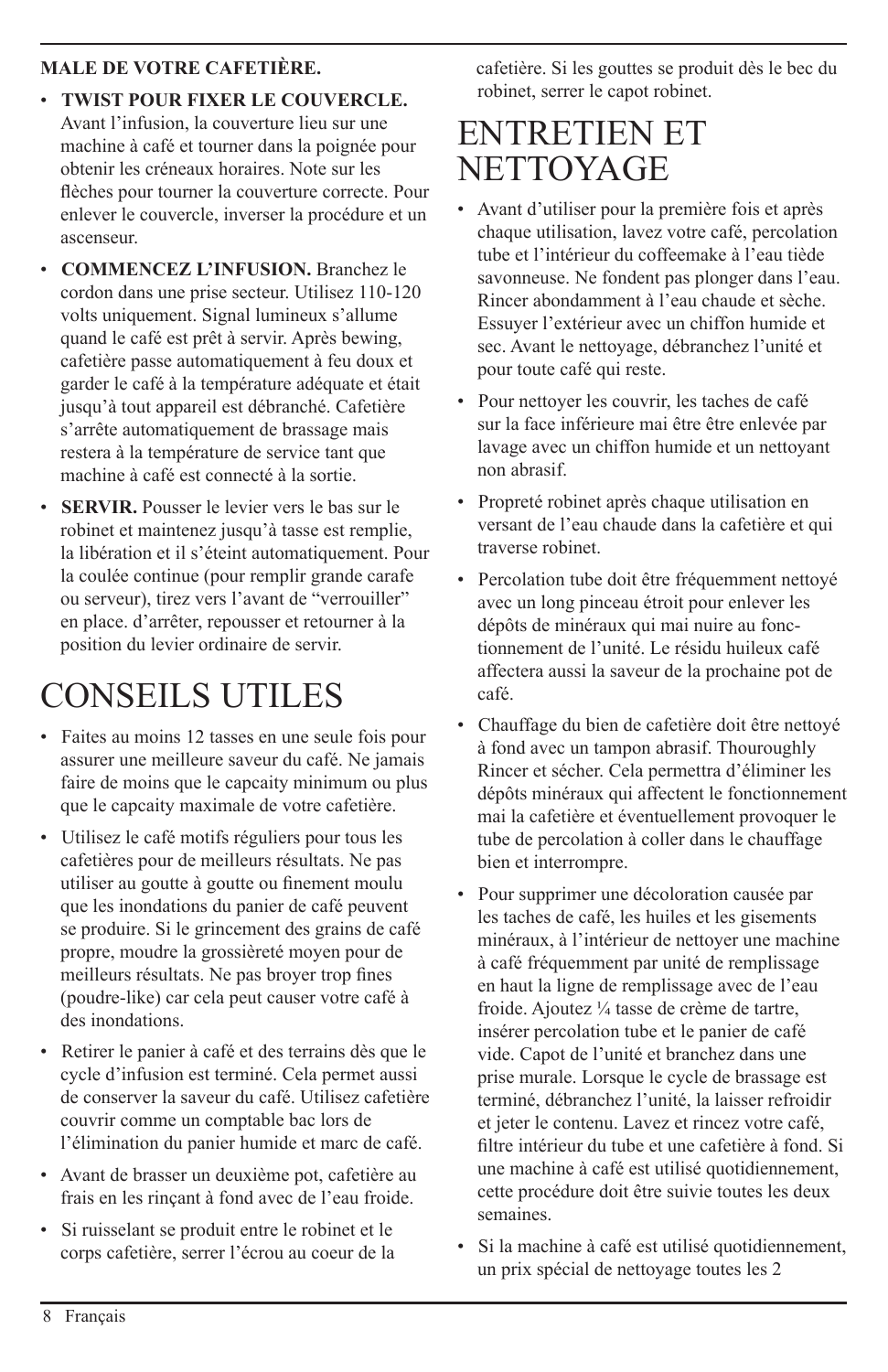semaines est nécessaire pour enlever les dépôts minéraux. Remplissez cafetière avec 1 quart chacune de l'eau et le vinaigre distillé. (Si une accumulation de minéraux blancs a formée dans l'appareil, utilisez un supplément de 2 tasses de vinaigre.) Placez la tige et le panier de café vide en place, fixer le couvercle et branchez po Autoriser cafetière pour achever le cycle de brassage, puis laissez minutes stand 10-15 . Débranchez et égouttez cafetière. Laisser refroidir, puis suivez les instructions de nettoyage général.

 **ATTENTION! Si les instructions de nettoyage ne sont pas suivies, le fonctionnement de cette unité de mai d'être gravement compromise.**

 **Ne lavez pas les parties cafetière dans un lave-vaisselle automatique.**

## OPTIONS DE LA GARANTIE

#### **Durée de la Garantie**

Une année depuis la date d'achat pendant une (1) année

- (1) Depuis la date d'achat,
- 1) Retournez le produit au lieu d'achat (si votre agent commercial le permit)

**OU** 

2) Envoyez le port du produit préalablement payé à:

 I.E.A.C. 3030 East Vernon Avenue Vernon, California, USA 90058

Envoyez la quittance originale datée ci-joint, l'exposition de l'imperfection et dévolution, nom et adresse ainsi qu'un téléphone de contacte.

Dans dix (10) jours à la réception du produit, on retourne un produit nouveau ou réparé (à son avis) sans un DÉBIT ADDITIONNEL.

Également, on retournerait la quittance. Si le produit est en bon état, on retournerait le port payable du produit.

EMPAQUETEZ BIEN SON PRODUIT!

Nous ne sommes pas responsables sur dommages comme résultat d'un empaquetage inadéquat.

#### **Ou contacter nous par courriel à**

**customerservice@betterchefimpress.com**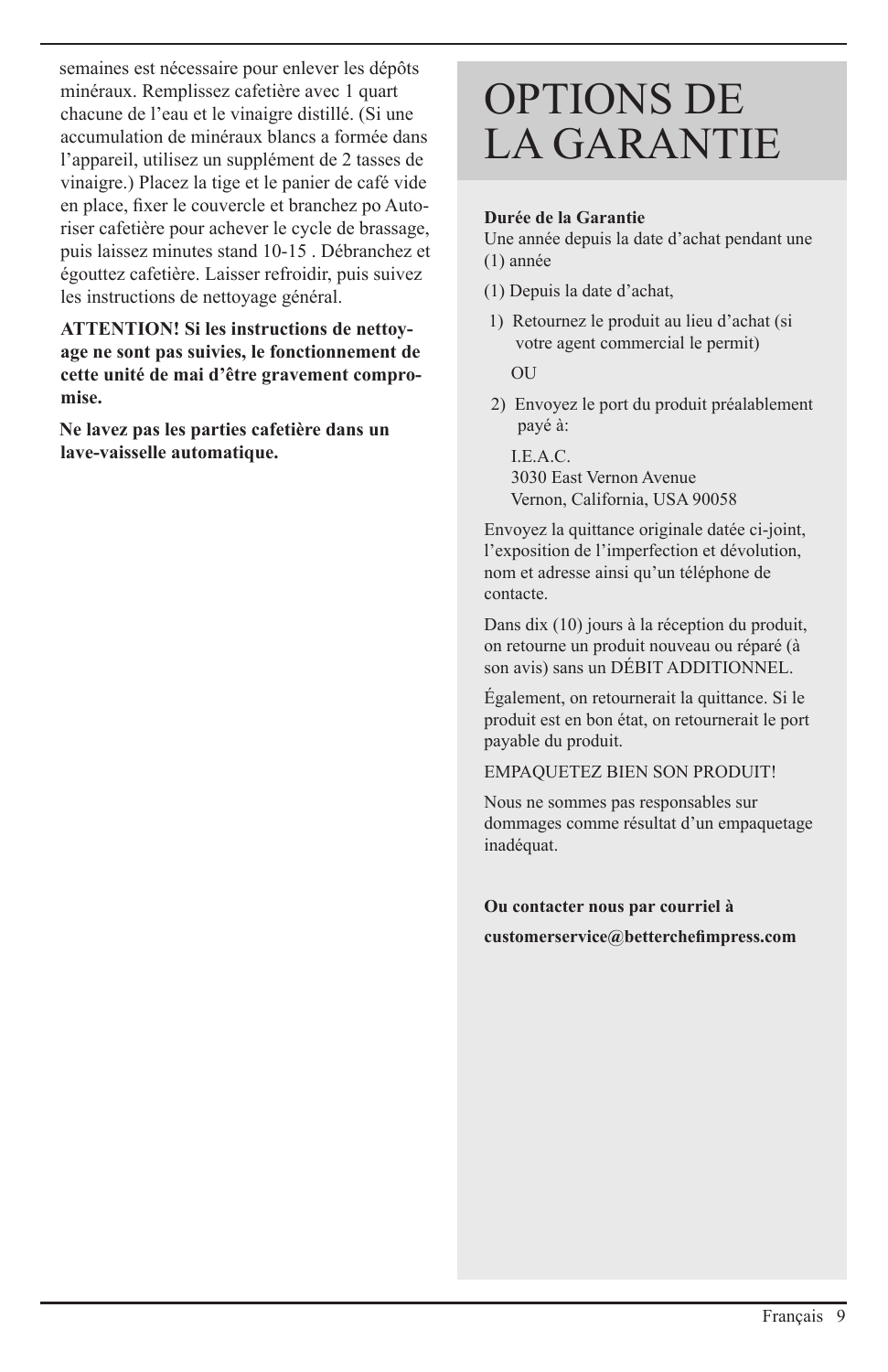## INSTRUCCIONES PARA EL USO Y CUIDADO

Al usar aparatos electricos, siempre deben seguirse precauciones basicas de seguridad, incluyendo las siguientes:

- 1. Lea todas las instrucciones.
- 2. No toque las superficies calientes. Utilice asas o agarradores.
- 3. Para protegerse contra los peligros eléctricos, no sumerja el cable, el conector o el electro doméstico en agua o en ningún líquido.
- 4. Es necesario supervisar atentamente cuando el electrodoméstico se está utilizando cerca de los niños.
- 5. Desconecte del enchufe cuando no esté en uso y antes de limpiarlo. Deje que se enfríe antes de limpiar el electrodoméstico.
- 6. No opere ningún electrodoméstico con un cable o conectores dañados o si el electro doméstico no ha funcionado correctamente o ha resultado dañado de alguna forma. Regrese el electrodoméstico hasta el servicio técnico autorizado más próximo para que sea examinado, reparado o ajustado.
- 7. El uso no recomendado de accesorios no recomendados por el fabricante del electrodo méstico puede causar heridas o lesiones.
- 8. No utilice en el exterior.
- 9. No deje que el cable cuelgue sobre el borde de una mesa o superficie, o que toque las superficies calientes.
- 10. No lo sitúe cerca de gas caliente o de un quemador eléctrico, o en un horno caliente.

# PRECAUCION

#### **ENCHUFE POLARIZADO**

Esta unidad tiene un enchufe polarizado en el que un contacto es más ancho que el otro. Como medida de seguridad, el enchufe puede introducirse en la toma de corriente polarizada solamente en un sentido. Si el enchufe no entra en el contacto, inviértalo. Si aún asi no se ajusta, busque la ayuda de un electricista. Por ningún punto trate de alterar esta medida de seguridad.

#### **EL CABLE ELECTRICO**

El cable de esta unidad fue seleccionado con el fin de evitar la posibilidad de que alguien se enrede o se tropiece en uno más largo. De ser necesaria una extensión, use un cable de extensión enlistado po UL (Underwriters Laboratories), NOM, o uno aprobado por una agencia apropriada. Cuando use un cable de extensión, no permita que cuelgue sobre el área de trabajo para evitar que alguien se tropice en ella accidentalmente.

- 11. Se deben tomar precauciones extremas cu ando se esté moviendo un electrodoméstico que contenga líquidos calientes.
- 12. Conecte siempre primero el enchufe al aparato, y conecte después el cordón al tomacorriente de la pared. Para desconectarlo, primeramente quite el enchufe de la pared.
- 13. Revise que la tapa, el cesto de café, el tubo de colada y el cordón estén debidamente instalados antes de enchufar la cafetera. Puede recalentarse si se quita la tapa durante la colada.
- 14. Quite y vuelva a colocar la tapa cuidadosamente.

### precaución

- **USE SOLAMENTE CON CA DE 100-120 VOLTIOS.** Nunca utilice en líneas de 220 voltios ni CD.
- **NUNCA ENCIENDA LA UNIDAD VACIA.**  El lìquido simepre debe cubrir el dondo de la unidad pra evitar el fondo.
- **NUNCA SUMERJA LA BASE EN AGUA.**
- **LIMPIE CON FRECUENCIA LA CAF-ETERA.**

## **conserve estas instruciones** solamente para uso domÉstico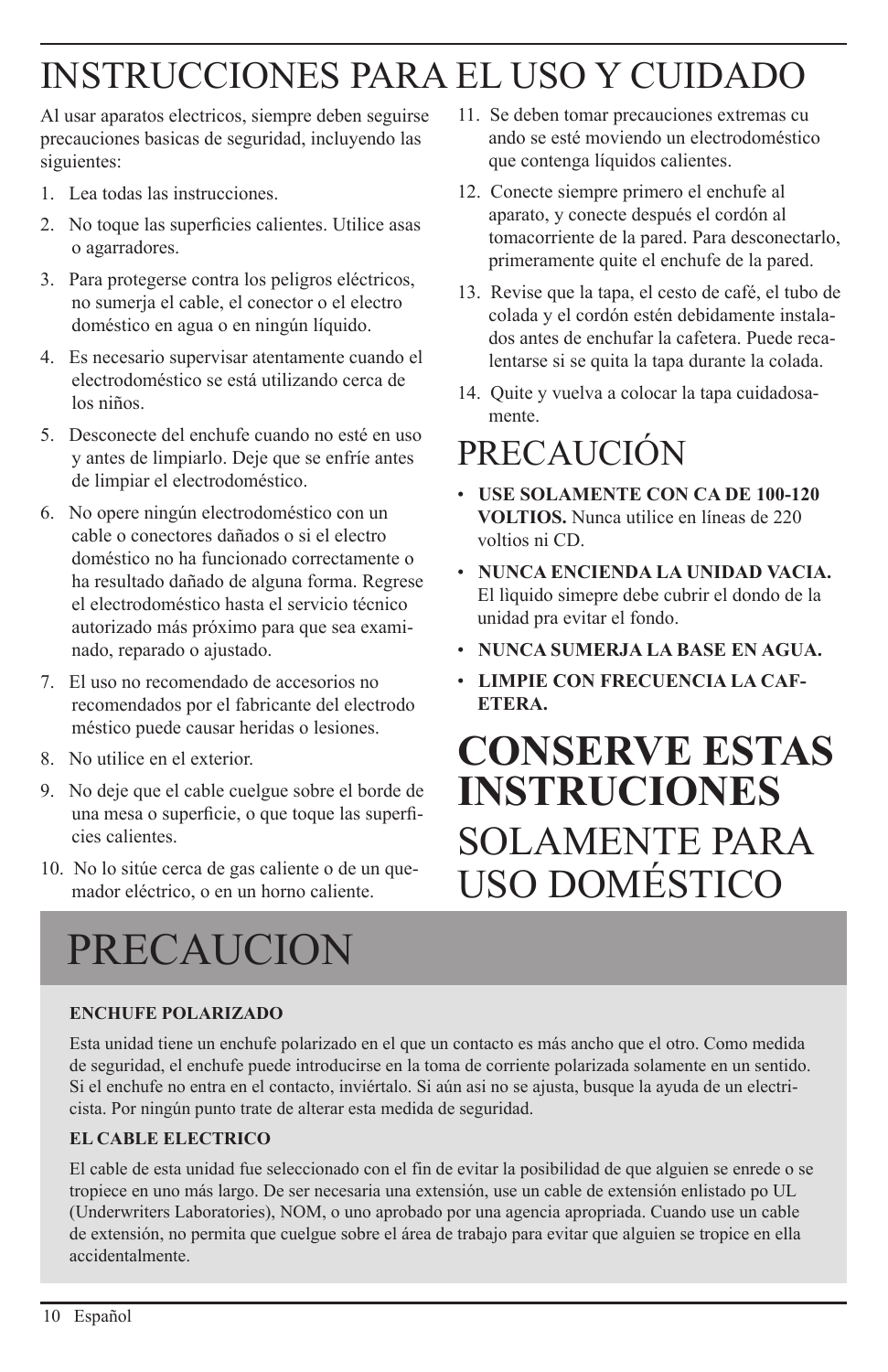### **PARTES**

- 1 Tapa
- 2 Cesta de café
- 3 Tubo se filtra
- 4 Mango
- 5 Olla
- 6 Grifo
- 7 Cable de alimentación



### INSTRUCCIONES GENERALES

- **LAVE ANTES DE USAR POR PRIMERA VES.** Antes de utilizar el aparato por vez primera, y después de cada uso, lave el cesto del filtro, el tubo, y el interior de la cafetera. Enjuague bien y seque. Limpie el interior con un paño humedecido. **NUNCA SUMERJA LA BASE EN AGUA.**
- **MIDA LA CANTIDAD DE AGUA.** Quite la tapa, el cesto del filtro y el tubo, y llene la cafetera con agua fresca y fría hasta el nivel deseado. No llene la cafetera por encima de la última línea. Nunca utilice agua caliente para hacer café.
- **MIDA LA CANTIDAD DE CAFE.** Moje el

 fondo del cesto del filtro para evitar que el paso se filter con el café. Mida la cantidad apropiada de café molido (refiérase a la tabla que sigue) en el cesto del filtro y coloque el mismo en el tubo. Coloque el fondo del tubo en el calentador, pero **NO LO FUERCE.** Ponga la tapa encima de la cefetera (no se necesita un plato separado ya que la tapa funciona como esparcidor de agua).

#### **GUIA DE MEDICION DEL CAFE**

Solamente se recomiendan las medidas que se indican a continuación - la concentración del café puede ajustarse al gusto personal aumentado o disminuyendo esas cantidades.

| <b>TAZAS</b>          | CAFÉ MOLIDO           |
|-----------------------|-----------------------|
| (servicio de 5 onzas) | (medida seca 8 onzas) |
| $10 - 12$             | $1\frac{1}{4}$ tazas  |
| 18-24                 | $1\frac{1}{2}$ tazas  |
| 28-30                 | 2 tazas               |
| 36                    | $1\frac{1}{4}$ tazas  |
| 42-50                 | $2\frac{1}{2}$ tazas  |

El tiempo de colada de una taza es de aproximadamente 1½ minutos. Los cambios de voltaje o variaciones en la temperatura del agua pueden afectar el tiempo de la colada. **NUNCA PRE-PARE MENOS DE LA CAPACIDAD MĺNIMA O MÁS DE LA CAPACIDAD MÁXIMA DE LA CEFETERA.**

- **TAPA ROSCA SEGURA.** Antes de preparar café, ponga la tapa en la cafetera y gírela para asegurarla en las ranuras del mango. Observe las flechas de la tapa para girarla correctamente. Para quitar la tapa invierta el procedimiento y levántela.
- **COMIENCE A COLAR.** Enchufe el cordón en cualquier tomacorriente de CA. Utilice solamente 110-120 voltios. La señal se enciende cuando el café está listo. Después de la colada, la cafetera se cambiará automáticamente a una temperatura más baja, y mantendrá el café a la temperatura adecuada para ser servido hasta que se desconecte la unidad. La cafetera deja de filtrar automáticamente pero queda a temperatura para servir mientras esté conectada al tomacorriente.
- **PARA SERVIR.** Hale la palanquita hacia bajao y presiónela hasta llenar la taza, suéltela y la misma se cierra automáticamente. Para obtener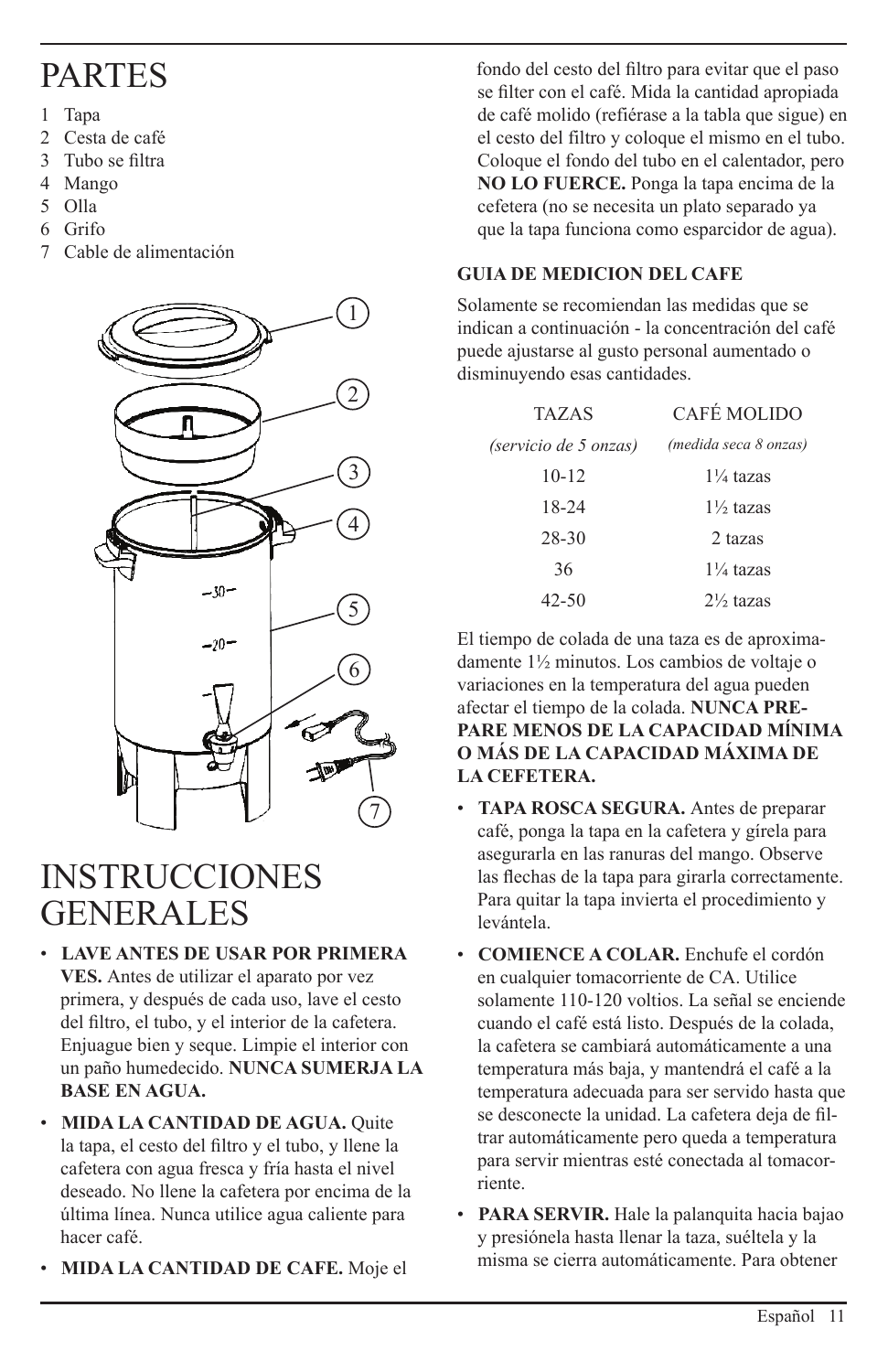un flujo continuo (para llenar un recipiente o garrafa grande), apriete hacia adelante para "asugurarla." Empuje la palanquita para cerrar y regrese la palanca a la posicion indicial.

## CONSEJOS UTILES

- Prepare por lo menos 12 tazas cada vez para garantizar un buen sabor del café. Nunca prepare menos de la capacidad mínima de la capacidad máxima de la cafetera.
- Use café molido para cafetera eléctrica o café molido para todo tipo de cafeteras para obtener óptimos de goteo porque puede inundarse el cesto de café. Si muele sus propios granos de café, muela para lograr un grosor mediano para tener óptimos resultados. No lo muela como polvo fino porque esto puede causar que se inunde el cesto.
- Tan pronto como la cafetera termine el ciclo de filtrado, saque el cesto del filtro y deseche el poso. De esa forma contribuirá a mantener el buen sabor del café. Use la tapa como bandeja cuando retire el cesto húmedo con el poso.
- Antes de volver a filtrar, enfríe la cafetera enjuagàndola con agua fría.
- si hay goteo entre ek grifo y el cuerpo de la cafetera, afloje la tuerca dentro de la cafetera. Si el goteo ocurre desde el distribuidor del grifo, apriete el tope del mismo.

### **INSTRUCCIONES** para la limpieza Y CUIDADO

- Antes de utilizatr por primera vez y después de ada uso, lave el cesto del filtro, el tubo y el interior de la cafetera. No sumerja la base en agua. Enjuáguela bien con agua caliente y séquelo. Limpie el exterior con un paño humedecido y séquelo. Antes de limpiarlo, desconecte la unidad y deseche el café sobrante.
- Limpie la tapa. Pueden quitarse las manchas debajo de la tapa con un paño húmedo y un limpiador no abrasivo.
- Limpie el grifo despues de cada uso. Limpie el grifo después de cada uso poniendo agua caliente en la cafetera y dejándola salir por el grifo.
- Limpie con frecuencia el tubo de colado con

 un cepillo largo y estrecho a fin de eliminar la acumulación de la unidad. El residuo aceitoso del café también afecta el sabor de la próxima colada.

- Debe restregarse el calentador de la cafetera. El calentador de la cafetera debe limpiarse cuidadosamente con un estropajo abrasivo. Enjuáguelo bien y séquelo. Esta limpieza elminarà los depósitos minerales que puedan afectar la operación de la cafetera y, con el tiempo, hacen que el tubo se adhiera al calentador y se rompa.
- Para eliminar descoloraciones por manchas de café y depósitos de aceites y minerales, limpie con frecuencia el interior de la cafetera llenando la unidad con agua fría hasta la linea de tope. Añada ¼ de taza de crema de tártaro, inserte el tubo y vacié el cesto del filtro. Tape la cafetera y conéctela al tomacorriente. Una vez finalizado el ciclo de filtrado, desconecte la unidad, deje que se enfríe y elimine el contenido. Lave y enjuague cuidadosamente el cesto del filtro, el tubo y el interior de la cafetera. Si la cafetera se utiliza a diario, este procedimiento debe efectuarse cada dos semanas.
- Si se usa la cafetera todos los días, se debe limpiar la cafetera especialmente 2 semanas. Llénela con 1 litro de agua y otro de vinagre destialdo. *(Si se ha formado una acumulación minera blanca dentro de unidad, use 2 tazas adicionales de vinagre.)* Ponga el vástago y la cesta de café vaciá en su sitio y enchúfela. Deje que la cafetera complete el ciclo de filtrado y luego déjela esta 10-15 minutos. Desenchúfela y drénela. Deje que se enfríe y siga las instrucciones generales de limpieza.

 **ADVERTENCIA! El funcionamiento de este aparato puede verse seriamente afectado si no se siguen las instrucciones de limpieza.**

 **No lave las piezas de la cafetera en una lavadora de vajilla automática.**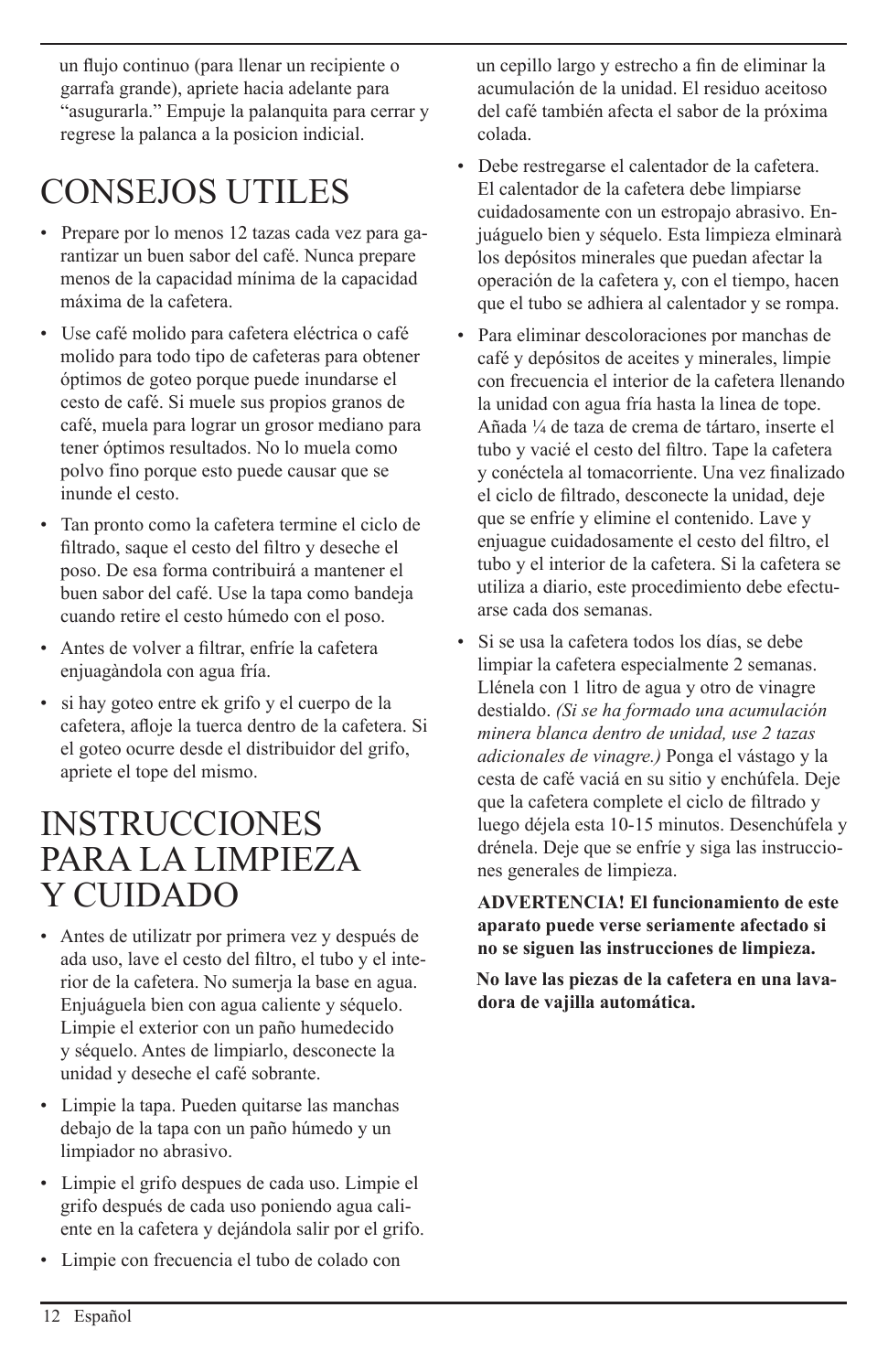## OPCIONES DE GARANTÍA

#### **Duración de Garantía:**

1 año desde la fecha de compra

En un (1) año desde la fecha de compra,

1) Retorne el producto al lugar de compra (si su agente lo permite)

O

2) Envíe el porte del producto previamente cancelado a:

I.E.A.C. 3030 East Vernon Avenue Vernon, California, USA 90058

Adjunte el recibo fechado original, la explicación del defecto y devolución, nombre y dirección así como un número de teléfono del contacto.

Dentro de los diez (10) días de haber recibido su producto, devolveremos un producto nuevo o restaurado (a su criterio) sin CARGO ADICIONAL.

Asimismo le devolveremos su recibo. Si el producto se encuentra en buenas condiciones, devolveremos el porte a pagar del producto.

#### EMPAQUE BIEN SU PRODUCTO!

No nos haremos responsables de los daños incurridos como resultado de un empaque inadecuado.

**O contactenos por correo electrónico al customerservice@betterchefimpress.com**